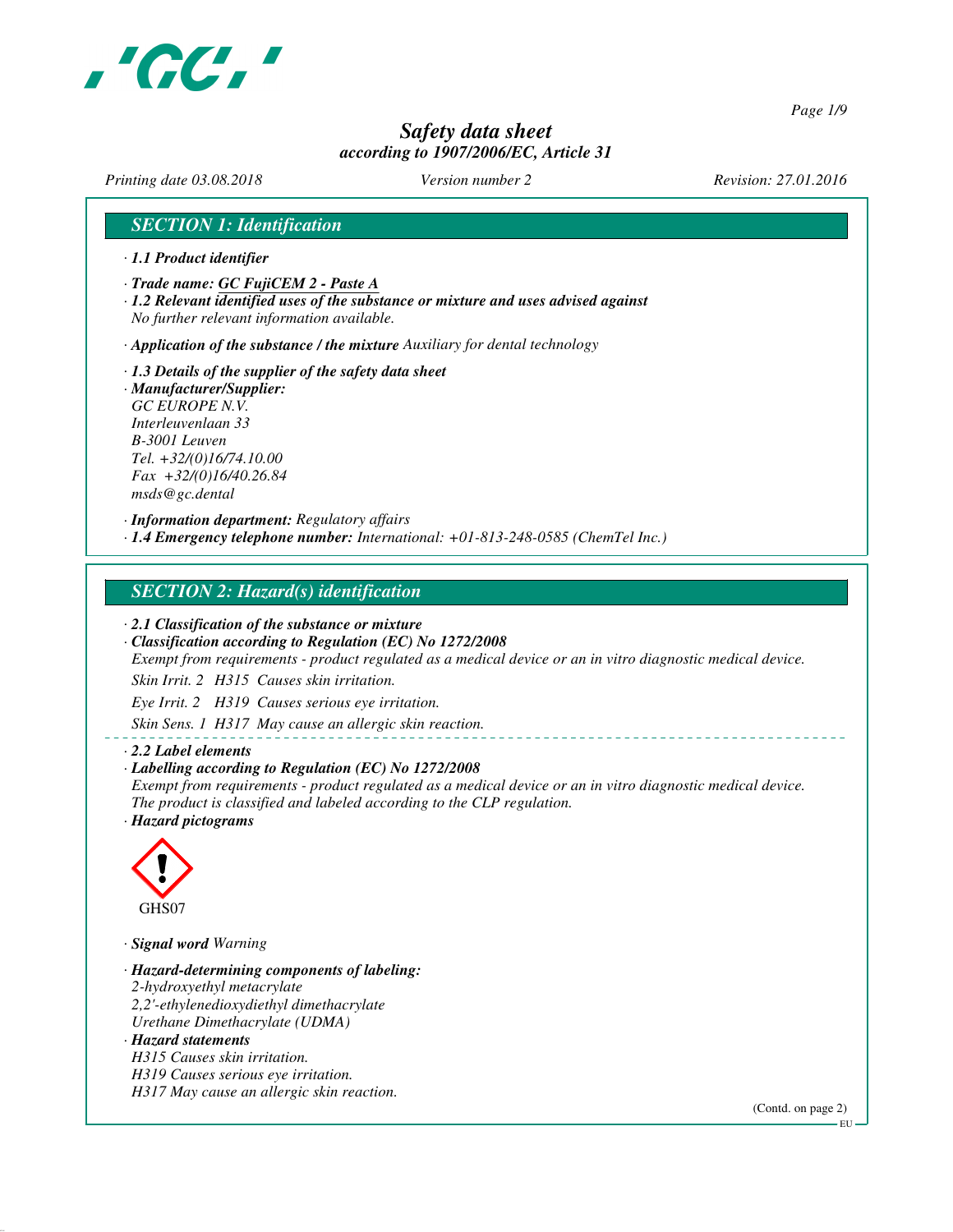*Printing date 03.08.2018 Version number 2 Revision: 27.01.2016*

# *Trade name: GC FujiCEM 2 - Paste A*

|                                            | (Contd. of page $1$ )                                                                                 |  |  |  |
|--------------------------------------------|-------------------------------------------------------------------------------------------------------|--|--|--|
| · Precautionary statements                 |                                                                                                       |  |  |  |
| <i>P261</i>                                | Avoid breathing dust/fume/gas/mist/vapours/spray.                                                     |  |  |  |
| P <sub>272</sub>                           | Contaminated work clothing should not be allowed out of the workplace.                                |  |  |  |
| P <sub>280</sub>                           | Wear protective gloves / eye protection / face protection.                                            |  |  |  |
|                                            | P305+P351+P338 IF IN EYES: Rinse cautiously with water for several minutes. Remove contact lenses, if |  |  |  |
|                                            | present and easy to do. Continue rinsing.                                                             |  |  |  |
| $P333 + P313$                              | If skin irritation or rash occurs: Get medical advice/attention.                                      |  |  |  |
| <i>P501</i>                                | Dispose of contents/container in accordance with local/regional/national/international                |  |  |  |
|                                            | regulations.                                                                                          |  |  |  |
| · 2.3 Other hazards                        |                                                                                                       |  |  |  |
| $\cdot$ Results of PBT and vPvB assessment |                                                                                                       |  |  |  |

*· PBT: Not applicable.*

*· vPvB: Not applicable.*

#### *SECTION 3: Composition/information on ingredients*

#### *· 3.2 Chemical characterization: Mixtures*

*· Description:*

*Only substances required to be mentioned according to Annex II of regulation 1907/2006 are listed. Information on the other substances that may be present can be obtained upon request.*

| · Dangerous components:                                                                     |                                                                                                  |               |  |
|---------------------------------------------------------------------------------------------|--------------------------------------------------------------------------------------------------|---------------|--|
|                                                                                             | 868-77-9 2-hydroxyethyl metacrylate                                                              | $10 - 25\%$   |  |
|                                                                                             | Skin Irrit. 2, H315; Eye Irrit. 2, H319; Skin Sens. 1, H317                                      |               |  |
|                                                                                             | $109-16-0$ 2,2'-ethylenedioxydiethyl dimethacrylate                                              | $5 - 10\%$    |  |
|                                                                                             | Skin Sens. 1, H317                                                                               |               |  |
|                                                                                             | 72869-86-4 Urethane Dimethacrylate (UDMA)                                                        | $2.5 - 5\%$   |  |
|                                                                                             | Skin Sens. 1, H317                                                                               |               |  |
|                                                                                             | 41637-38-1 Esterification products of 4,4'-isopropylidenediphenol, ethoxylated and 2-methylprop- | $2.5 - 5\%$   |  |
|                                                                                             | 2-enoic acid.                                                                                    |               |  |
|                                                                                             | Aquatic Chronic 4, H413                                                                          |               |  |
|                                                                                             | 128-37-0 Butylated hydroxytoluene                                                                | $0.1 - 0.2\%$ |  |
|                                                                                             | Aquatic Acute 1, H400; Aquatic Chronic 1, H410                                                   |               |  |
| · Additional information: For the wording of the listed hazard phrases refer to section 16. |                                                                                                  |               |  |

#### *SECTION 4: First-aid measures*

*· 4.1 Description of first aid measures*

*· General information:*

*Immediately remove any clothing soiled by the product.*

*If symptoms persist consult doctor.*

*· After inhalation:*

*Supply fresh air. If required, provide artificial respiration. Keep patient warm. Consult doctor if symptoms persist. Take affected persons into fresh air and keep quiet.*

*· After skin contact:*

*Immediately wash with water and soap and rinse thoroughly.*

*Seek medical treatment.*

*If skin irritation continues, consult a doctor.*

*· After eye contact:*

*Protect unharmed eye.*

(Contd. on page 3)

EU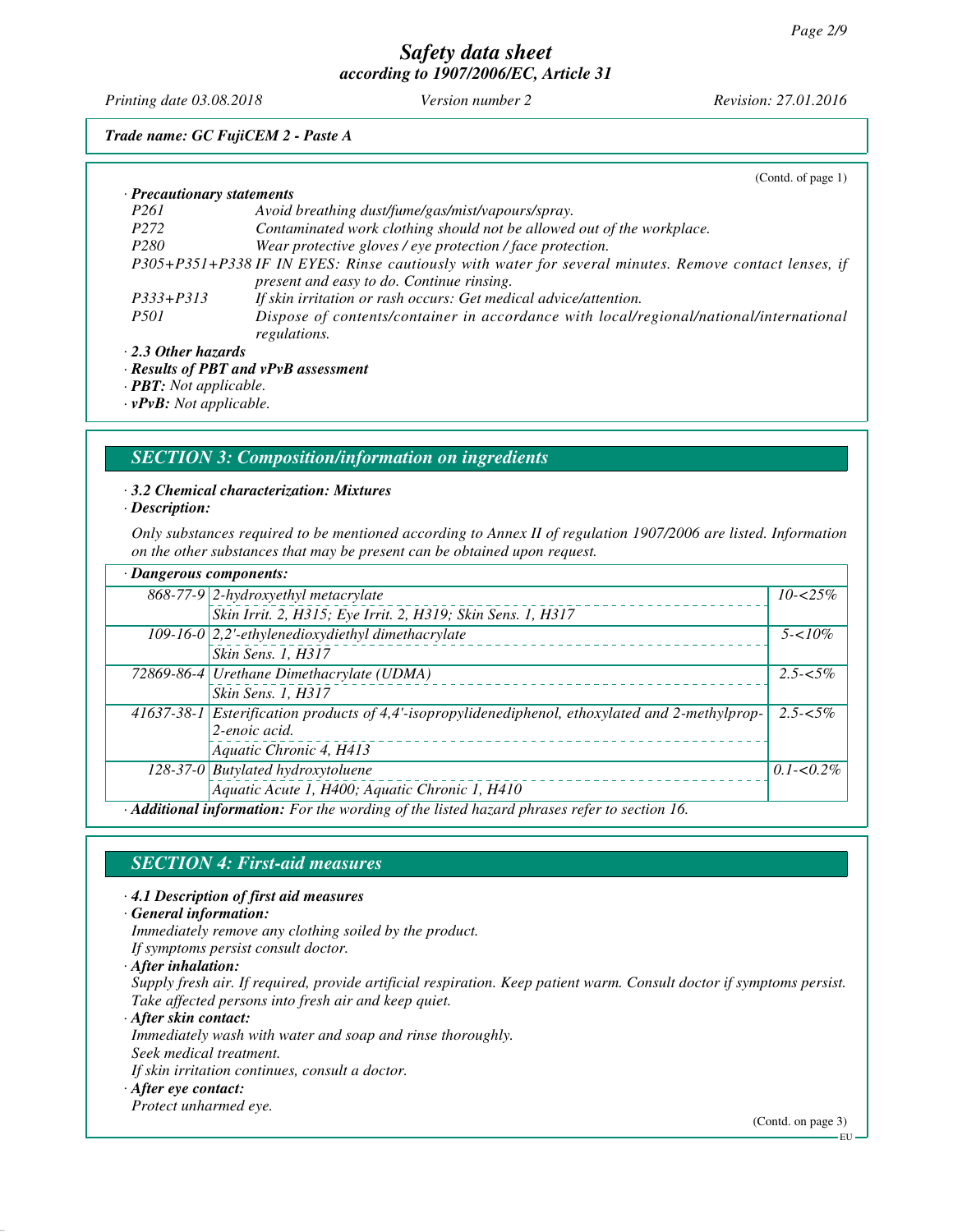*Printing date 03.08.2018 Version number 2 Revision: 27.01.2016*

(Contd. of page 2)

*Trade name: GC FujiCEM 2 - Paste A*

*Rinse opened eye for several minutes under running water. Then consult a doctor.*

*· After swallowing:*

*Rinse out mouth and then drink plenty of water. If symptoms persist consult doctor.*

*· 4.2 Most important symptoms and effects, both acute and delayed Allergic reactions*

*· 4.3 Indication of any immediate medical attention and special treatment needed*

*No further relevant information available.*

## *SECTION 5: Fire-fighting measures*

*· 5.1 Extinguishing media*

*· Suitable extinguishing agents:*

*CO2, extinguishing powder or water spray. Fight larger fires with water spray or alcohol resistant foam. Use fire fighting measures that suit the environment.*

*· For safety reasons unsuitable extinguishing agents: Water with full jet*

*· 5.2 Special hazards arising from the substance or mixture*

*Formation of toxic gases is possible during heating or in case of fire.*

*· 5.3 Advice for firefighters*

*· Protective equipment: Wear self-contained respiratory protective device.*

*· Additional information*

*Dispose of fire debris and contaminated fire fighting water in accordance with official regulations.*

### *SECTION 6: Accidental release measures*

*· 6.1 Personal precautions, protective equipment and emergency procedures Remove persons from danger area. Avoid contact with the eyes and skin. Wear protective clothing. · 6.2 Environmental precautions: Do not allow product to reach sewage system or any water course. Inform respective authorities in case of seepage into water course or sewage system. Do not allow to penetrate the ground/soil. In case of seepage into the ground inform responsible authorities.*

*· 6.3 Methods and material for containment and cleaning up: Absorb liquid components with liquid-binding material. Dispose of the collected material according to regulations.*

*· 6.4 Reference to other sections See Section 7 for information on safe handling.*

*See Section 8 for information on personal protection equipment.*

*See Section 13 for disposal information.*

## *SECTION 7: Handling and storage*

*· 7.1 Precautions for safe handling Ensure good ventilation/exhaustion at the workplace. Prevent formation of aerosols. Avoid contact with the eyes and skin.*

*· Information about protection against explosions and fires: No special measures required.*

(Contd. on page 4)

EU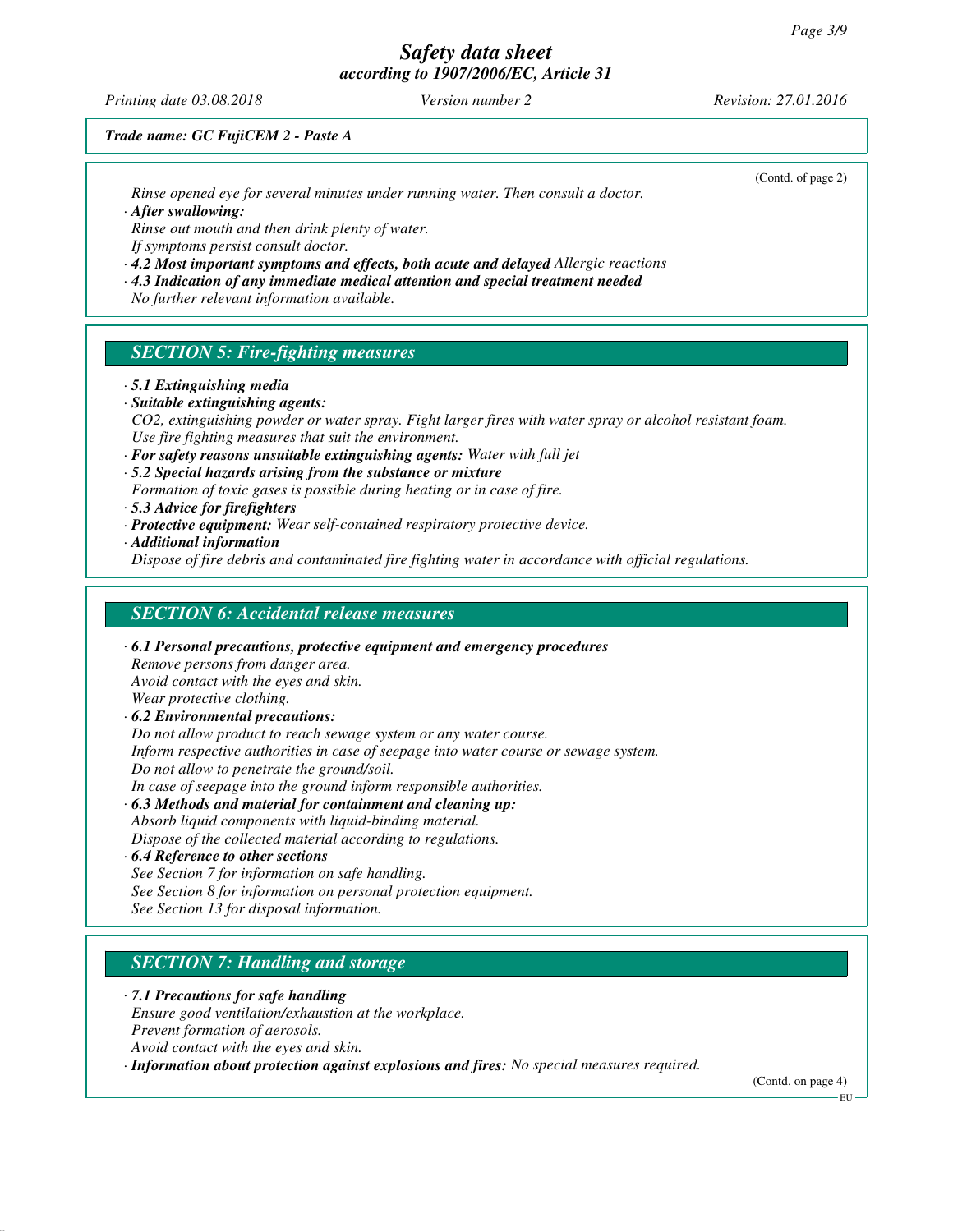*Printing date 03.08.2018 Version number 2 Revision: 27.01.2016*

*Trade name: GC FujiCEM 2 - Paste A*

(Contd. of page 3)

- *· 7.2 Conditions for safe storage, including any incompatibilities*
- *· Storage:*
- *· Requirements to be met by storerooms and receptacles: Store only in unopened original receptacles.*
- *· Information about storage in one common storage facility: Store away from foodstuffs.*
- *· Further information about storage conditions: None.*
- *· 7.3 Specific end use(s) No further relevant information available.*

#### *SECTION 8: Exposure controls/personal protection*

- *· Additional information about design of technical systems: No further data; see item 7.*
- *· 8.1 Control parameters*
- *· Components with limit values that require monitoring at the workplace:*

*The product does not contain any relevant quantities of materials with critical values that have to be monitored at the workplace.*

#### *· DNELs*

#### *128-37-0 Butylated hydroxytoluene*

*Dermal DNEL dermal 0.5 mg/kg bw/day (man)*

*Inhalative DNEL inhalation 3.5 mg/m3 (man)*

*· Additional information: The lists that were valid during the creation were used as basis.*

*· 8.2 Exposure controls*

- *· Personal protective equipment:*
- *· General protective and hygienic measures:*

*The usual precautionary measures for handling chemicals should be followed. Avoid contact with the eyes and skin.*

*Wash hands before breaks and at the end of work.*

*Immediately remove all soiled and contaminated clothing.*

- *· Breathing equipment: Suitable respiratory protective device recommended.*
- *· Protection of hands:*



*Protective gloves*

#### *· Material of gloves*

*The selection of the suitable gloves does not only depend on the material, but also on further marks of quality and varies from manufacturer to manufacturer. As the product is a preparation of several substances, the resistance of the glove material can not be calculated in advance and has therefore to be checked prior to the application.*

*· Penetration time of glove material*

*The exact break through time has to be found out by the manufacturer of the protective gloves and has to be observed.*

*· Eye protection:*



(Contd. on page 5)

EU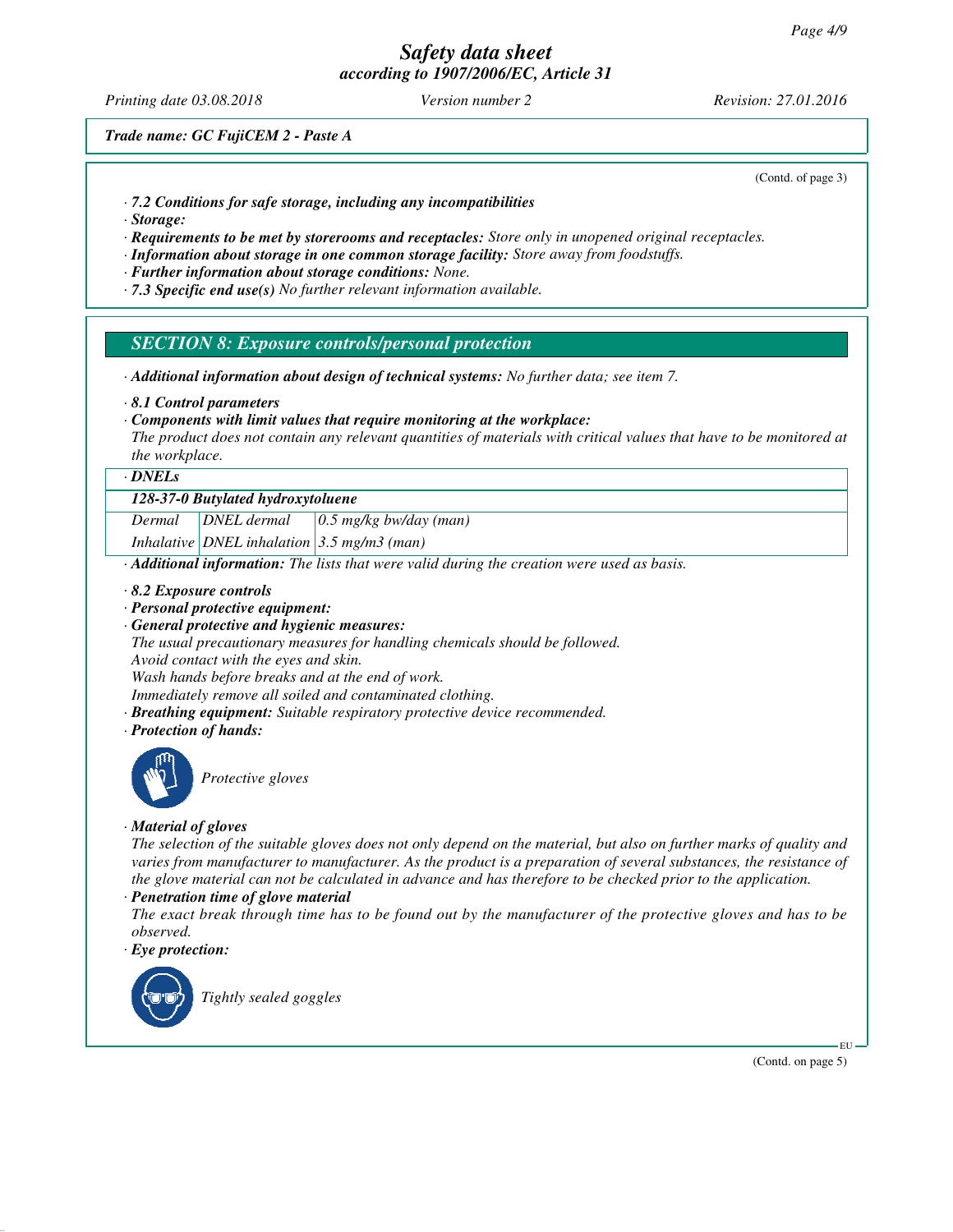*Printing date 03.08.2018 Version number 2 Revision: 27.01.2016*

*Trade name: GC FujiCEM 2 - Paste A*

(Contd. of page 4)

| · 9.1 Information on basic physical and chemical properties |                                               |
|-------------------------------------------------------------|-----------------------------------------------|
| <b>General Information</b>                                  |                                               |
| $\cdot$ Appearance:                                         |                                               |
| Form:                                                       | Pasty                                         |
| Color:                                                      | Orange                                        |
| $\cdot$ Odor:                                               | Characteristic                                |
| $\cdot$ Odor threshold:                                     | Not determined.                               |
| $\cdot$ pH-value:                                           | Not determined.                               |
| · Change in condition                                       |                                               |
| <b>Melting point/Melting range:</b>                         | Undetermined.                                 |
| <b>Boiling point/Boiling range:</b>                         | Undetermined.                                 |
| · Flash point:                                              | Not applicable.                               |
| · Flammability (solid, gaseous):                            | Not applicable.                               |
| · Ignition temperature:                                     | Undetermined.                                 |
| · Decomposition temperature:                                | Not determined.                               |
| · Auto igniting:                                            | Product is not selfigniting.                  |
| · Danger of explosion:                                      | Product does not present an explosion hazard. |
| · Explosion limits:                                         |                                               |
| Lower:                                                      | Not determined.                               |
| <b>Upper:</b>                                               | Not determined.                               |
| · Vapor pressure:                                           | Not determined.                               |
| $\cdot$ Density:                                            | Not determined.                               |
| · Relative density                                          | Not determined.                               |
| · Vapor density                                             | Not determined.                               |
| $\cdot$ Evaporation rate                                    | Not determined.                               |
| · Solubility in / Miscibility with                          |                                               |
| Water:                                                      | Insoluble.                                    |
| · Partition coefficient (n-octanol/water): Not determined.  |                                               |
| · Viscosity:                                                |                                               |
| Dynamic:                                                    | Not determined.                               |
| Kinematic:                                                  | Not determined.                               |
| · Solvent content:                                          |                                               |
| Organic solvents:                                           | $0.0 \%$                                      |
| $VOC$ (EC)                                                  | $0.0 \text{ g/l}$                             |
| .9.2 Other information                                      | No further relevant information available.    |

# *SECTION 10: Stability and reactivity*

*· 10.1 Reactivity No further relevant information available.*

*· 10.2 Chemical stability*

*· Thermal decomposition / conditions to be avoided: No decomposition if used according to specifications.*

*· 10.3 Possibility of hazardous reactions No dangerous reactions known.*

(Contd. on page 6)

 $-EU -$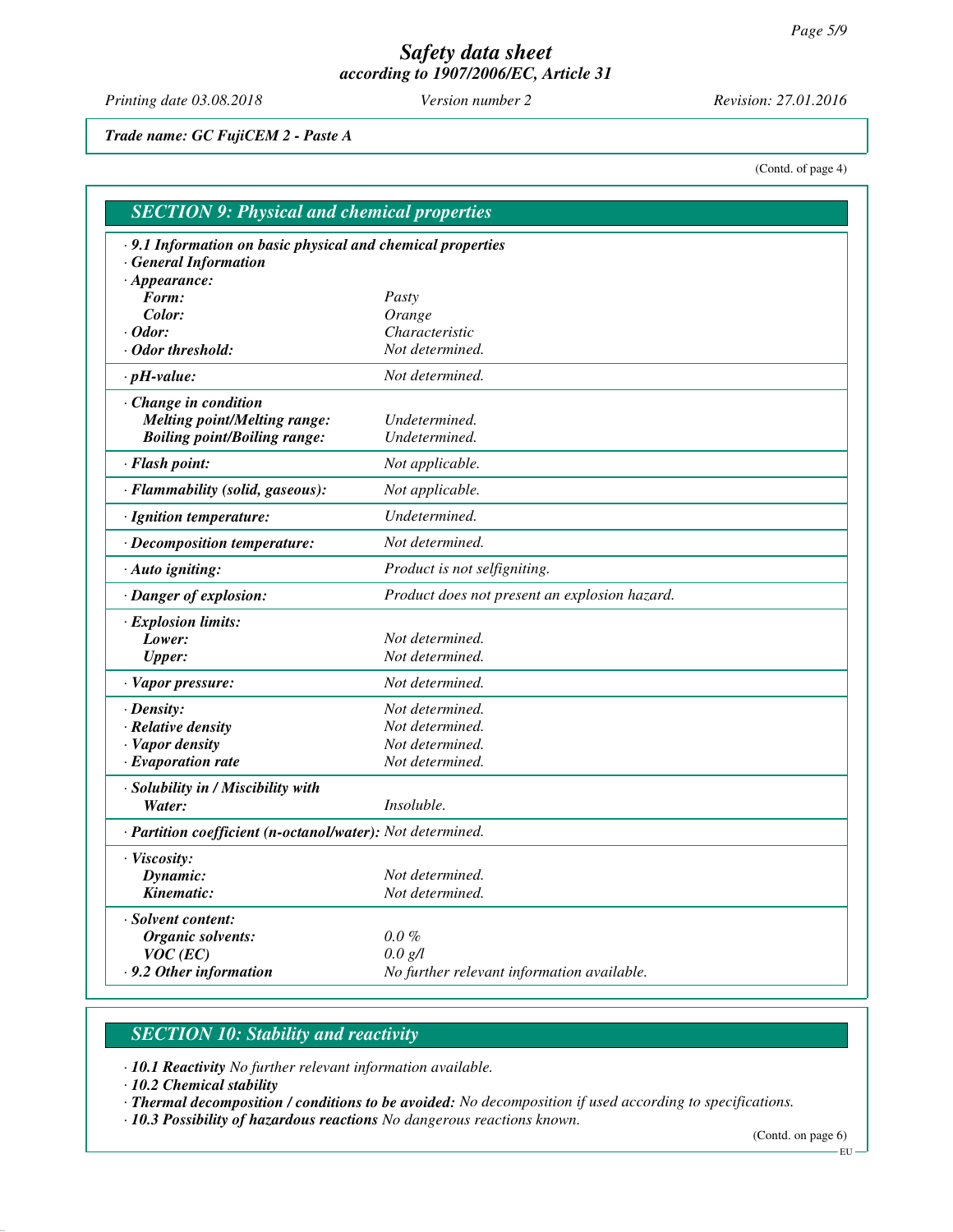*Printing date 03.08.2018 Version number 2 Revision: 27.01.2016*

(Contd. of page 5)

*Trade name: GC FujiCEM 2 - Paste A*

*· 10.4 Conditions to avoid No further relevant information available.*

*· 10.5 Incompatible materials: No further relevant information available.*

*· 10.6 Hazardous decomposition products: No dangerous decomposition products known.*

### *SECTION 11: Toxicological information*

*· 11.1 Information on toxicological effects*

*· Acute toxicity: Based on available data, the classification criteria are not met.*

*· LD/LC50 values that are relevant for classification:*

### *72869-86-4 Urethane Dimethacrylate (UDMA)*

*Oral LD50 > 5000 mg/kg (rat female) (OECD 401)*

*128-37-0 Butylated hydroxytoluene*

*Oral LD50 > 6000 mg/kg (rat (f+m)) (OECD 401)*

*· Primary irritant effect:*

*· on the skin:*

*Causes skin irritation.*

*· on the eye:*

*Causes serious eye irritation.*

*· Sensitization:*

*May cause an allergic skin reaction.*

*· Additional toxicological information:*

*· OSHA-Ca (Occupational Safety & Health Administration)*

*None of the ingredients is listed.*

*· Repeated dose toxicity No further relevant information available.*

*· CMR effects (carcinogenity, mutagenicity and toxicity for reproduction) No further relevant information available.*

*· Germ cell mutagenicity Based on available data, the classification criteria are not met.*

*· Carcinogenicity Based on available data, the classification criteria are not met.*

- *· Reproductive toxicity Based on available data, the classification criteria are not met.*
- *· STOT-single exposure Based on available data, the classification criteria are not met.*
- *· STOT-repeated exposure Based on available data, the classification criteria are not met.*

*· Aspiration hazard Based on available data, the classification criteria are not met.*

## *SECTION 12: Ecological information*

*· 12.1 Toxicity*

*· Aquatic toxicity:*

*72869-86-4 Urethane Dimethacrylate (UDMA)*

*EC50/48h (static) > 1.2 mg/l (daphnia magna) (OECD 202)*

*128-37-0 Butylated hydroxytoluene*

*EC50/48h (static) 0.48 mg/l (daphnia magna) (OECD 202)*

- *· 12.2 Persistence and degradability No further relevant information available.*
- *· 12.3 Bioaccumulative potential No further relevant information available.*
- *· 12.4 Mobility in soil No further relevant information available.*
- *· Additional ecological information:*

*· General notes:*

*Water hazard class 3 (Self-assessment): extremely hazardous for water*

(Contd. on page 7)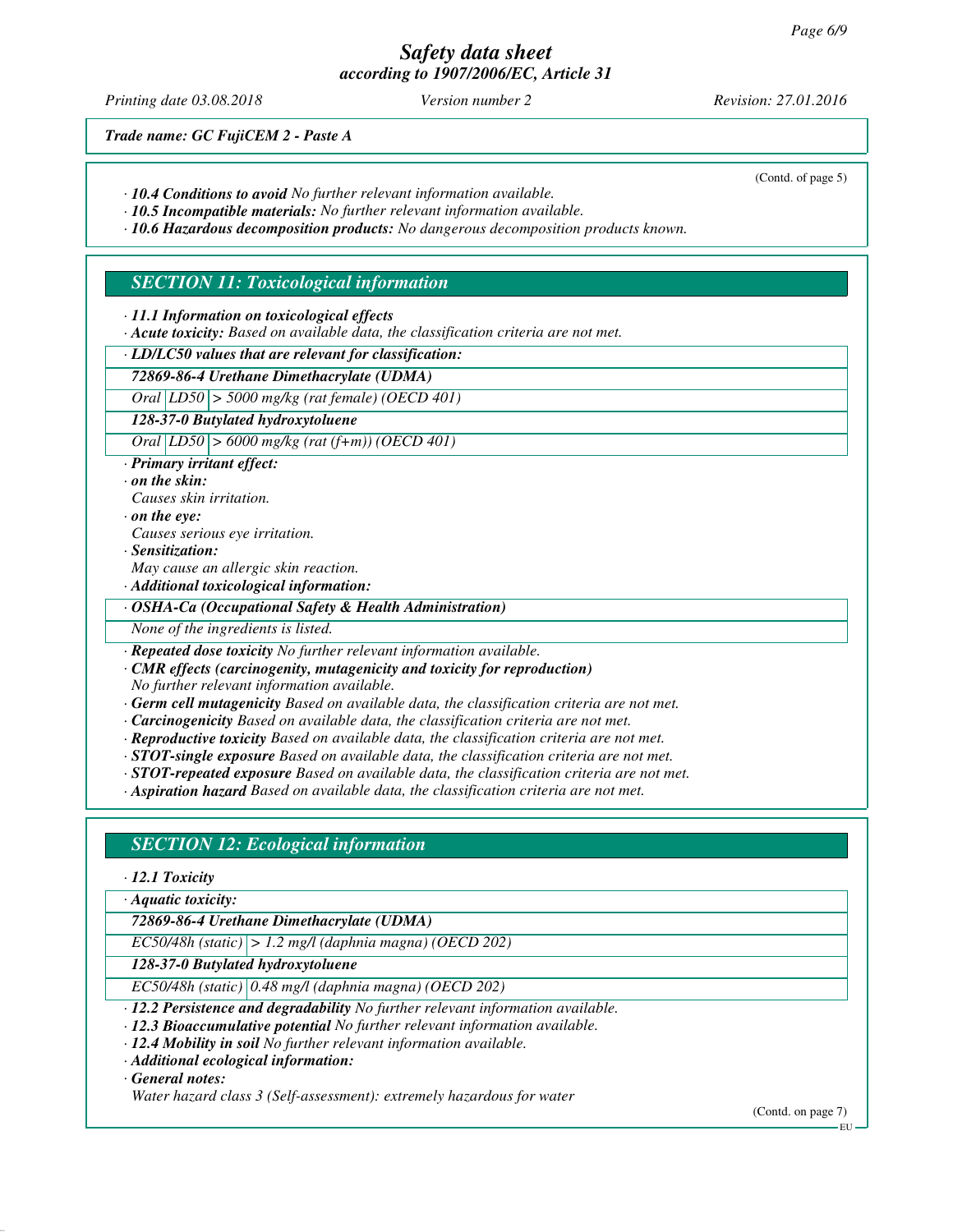*Printing date 03.08.2018 Version number 2 Revision: 27.01.2016*

*Trade name: GC FujiCEM 2 - Paste A*

(Contd. of page 6)

*Do not allow product to reach ground water, water course or sewage system, even in small quantities. Danger to drinking water if even extremely small quantities leak into the ground.*

### *· 12.5 Results of PBT and vPvB assessment*

*· PBT: Not applicable.*

*· vPvB: Not applicable.*

*· 12.6 Other adverse effects No further relevant information available.*

#### *SECTION 13: Disposal considerations*

*· 13.1 Waste treatment methods*

*· Recommendation:*

*Must not be disposed of together with household garbage. Do not allow product to reach sewage system.*

#### *· European waste catalogue*

*18 00 00 WASTES FROM HUMAN OR ANIMAL HEALTH CARE AND/OR RELATED RESEARCH (except kitchen and restaurant wastes not arising from immediate health care)*

*18 01 00 wastes from natal care, diagnosis, treatment or prevention of disease in humans*

18 01 06\* chemicals consisting of or containing hazardous substances

*· Uncleaned packagings:*

*· Recommendation: Disposal must be made according to official regulations.*

| <b>SECTION 14: Transport information</b>                                                       |                 |  |  |  |
|------------------------------------------------------------------------------------------------|-----------------|--|--|--|
| $\cdot$ 14.1 UN-Number<br>· ADR, ADN, IMDG, IATA                                               | not regulated   |  |  |  |
| $\cdot$ 14.2 UN proper shipping name<br>· ADR, ADN, IMDG, IATA                                 | not regulated   |  |  |  |
| $\cdot$ 14.3 Transport hazard class(es)                                                        |                 |  |  |  |
| · ADR, ADN, IMDG, IATA<br>· Class                                                              | not regulated   |  |  |  |
| $\cdot$ 14.4 Packing group<br>· ADR, IMDG, IATA                                                | not regulated   |  |  |  |
| $\cdot$ 14.5 Environmental hazards:<br>$\cdot$ Marine pollutant:                               | No              |  |  |  |
| $\cdot$ 14.6 Special precautions for user                                                      | Not applicable. |  |  |  |
| $\cdot$ 14.7 Transport in bulk according to Annex II of<br><b>MARPOL73/78 and the IBC Code</b> | Not applicable. |  |  |  |
| · UN "Model Regulation":                                                                       | not regulated   |  |  |  |

(Contd. on page 8)

EU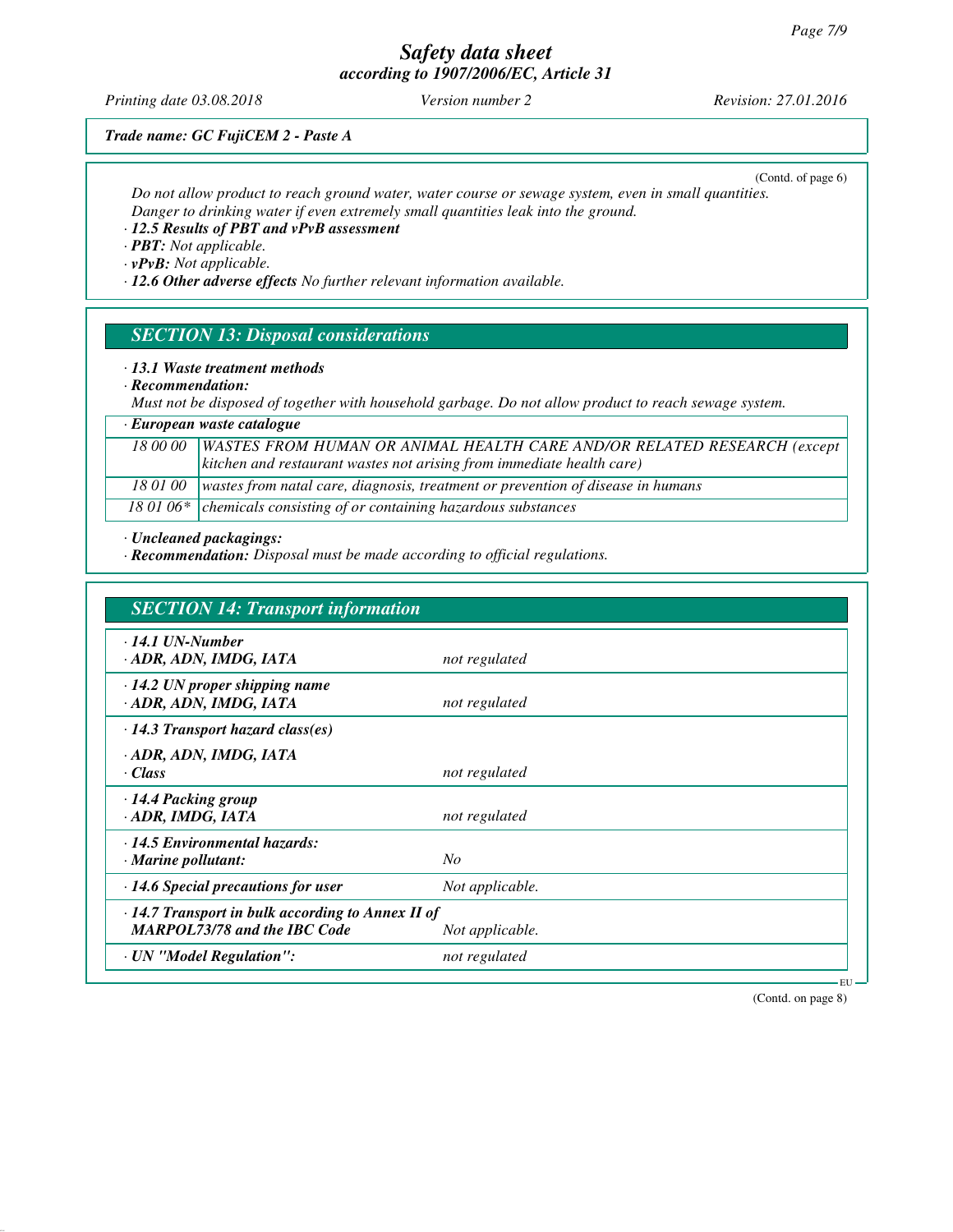*Printing date 03.08.2018 Version number 2 Revision: 27.01.2016*

*Trade name: GC FujiCEM 2 - Paste A*

(Contd. of page 7)

#### *SECTION 15: Regulatory information*

*· 15.1 Safety, health and environmental regulations/legislation specific for the substance or mixture · Sara*

*· Section 355 (extremely hazardous substances):*

*None of the ingredient is listed.*

*· Section 313 (Specific toxic chemical listings):*

*None of the ingredients is listed.*

*· Proposition 65*

*· Chemicals known to cause cancer:*

*None of the ingredients is listed.*

*· Chemicals known to cause reproductive toxicity for females:*

*None of the ingredients is listed.*

*· Chemicals known to cause reproductive toxicity for males:*

*None of the ingredients is listed.*

*· Chemicals known to cause developmental toxicity:*

*None of the ingredients is listed.*

*· Carcinogenic categories*

*· EPA (Environmental Protection Agency)*

*None of the ingredients is listed.*

*· TLV (Threshold Limit Value established by ACGIH)*

*128-37-0 Butylated hydroxytoluene A4*

*· MAK (German Maximum Workplace Concentration)*

*128-37-0 Butylated hydroxytoluene 4* 

*· NIOSH-Ca (National Institute for Occupational Safety and Health)*

*None of the ingredients is listed.*

*· Directive 2012/18/EU*

*· Named dangerous substances - ANNEX I None of the ingredients is listed.*

*· 15.2 Chemical safety assessment: A Chemical Safety Assessment has not been carried out.*

## *SECTION 16: Other information*

#### *· Relevant phrases*

*H315 Causes skin irritation.*

*H317 May cause an allergic skin reaction.*

*H319 Causes serious eye irritation.*

*H400 Very toxic to aquatic life.*

*H410 Very toxic to aquatic life with long lasting effects.*

*H413 May cause long lasting harmful effects to aquatic life.*

*· Classification according to Regulation (EC) No 1272/2008 Calculation method*

*· Department issuing SDS: Regulatory affairs*

*· Contact: msds@gc.dental*

*· Abbreviations and acronyms:*

*ADR: Accord européen sur le transport des marchandises dangereuses par Route (European Agreement concerning the International Carriage of Dangerous Goods by Road)*

EU